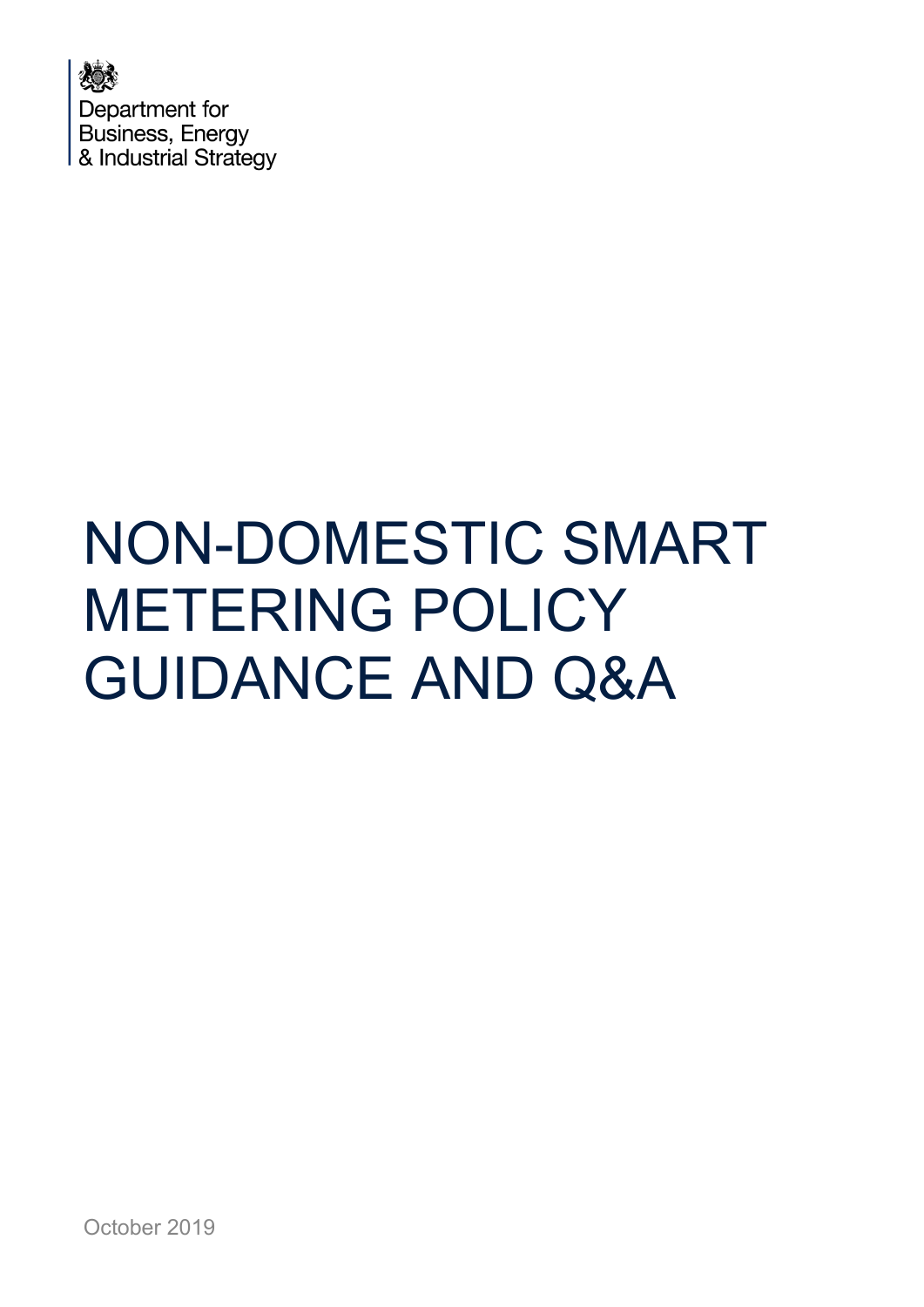



© Crown copyright 2019

This publication is licensed under the terms of the Open Government Licence v3.0 except where otherwise stated. To view this licence, visit [nationalarchives.gov.uk/doc/open-government-licence/version/3](http://nationalarchives.gov.uk/doc/open-government-licence/version/3/) or write to the Information Policy Team, The National Archives, Kew, London TW9 4DU, or email: [psi@nationalarchives.gsi.gov.uk.](mailto:psi@nationalarchives.gsi.gov.uk)

Where we have identified any third-party copyright information you will need to obtain permission from the copyright holders concerned.

Any enquiries regarding this publication should be sent to us at: [enquiries@beis.gov.uk](mailto:enquiries@beis.gov.uk)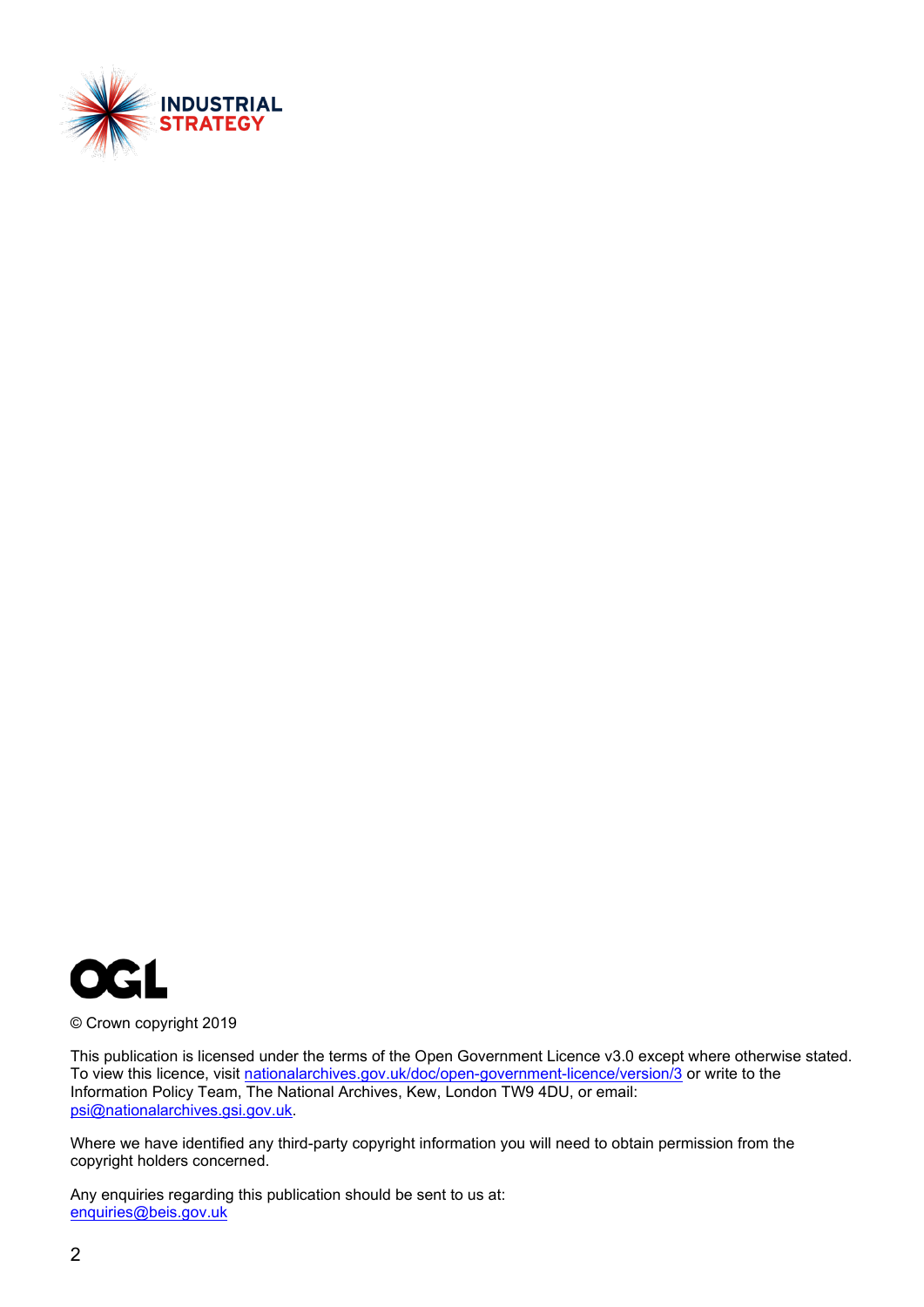### Introduction

The development of a world-leading smart energy system, delivering secure, cheap and clean energy is an important part of the Government's Industrial Strategy. We are committed to energy suppliers offering smart electricity and gas meters to every home and small business in Great Britain by the end of 2020. This rollout will deliver a smarter, more flexible energy system that supports innovation in new smart products and services as set out in our Smart Systems and Flexibility Plan published in 2017.



The smart meter rollout covers around two million

non-domestic sites, the majority of which are microbusinesses and small and medium-sized enterprises (SMEs). These consumers will benefit from accurate real-time information on their energy use, allowing them to pick the best tariff and energy supplier and to switch energy supplier more quickly and easily through the use of smart meters. Smart meters will also allow small businesses to send their actual consumption data freely to whomever they choose, fostering a wider market in energy management services.

Whilst Government plays an important enabling role, working closely with interested parties including the energy industry, Ofgem and consumer groups; energy suppliers are responsible for rolling out smart meters in line with their licence obligations.

In 2018, the Government finalised a number of smart metering policy measures for the smaller non-domestic sector. These are designed to give smaller businesses access to the full benefits of smart meters, while at the same time recognising the diverse nature of these energy users and the need for proportionate regulation of energy suppliers and other companies supporting energy provision to this sector.

This guidance and Q&A document has been developed for energy suppliers and other parties who are interested in the rollout of smart meters in the non-domestic sector. It is aimed at readers with some basic knowledge of the smart metering programme.

Links to documents that provide progress of the smart metering implementation programme, other documents referred to in this guidance leaflet, as well as additional useful links are available at the end of this document.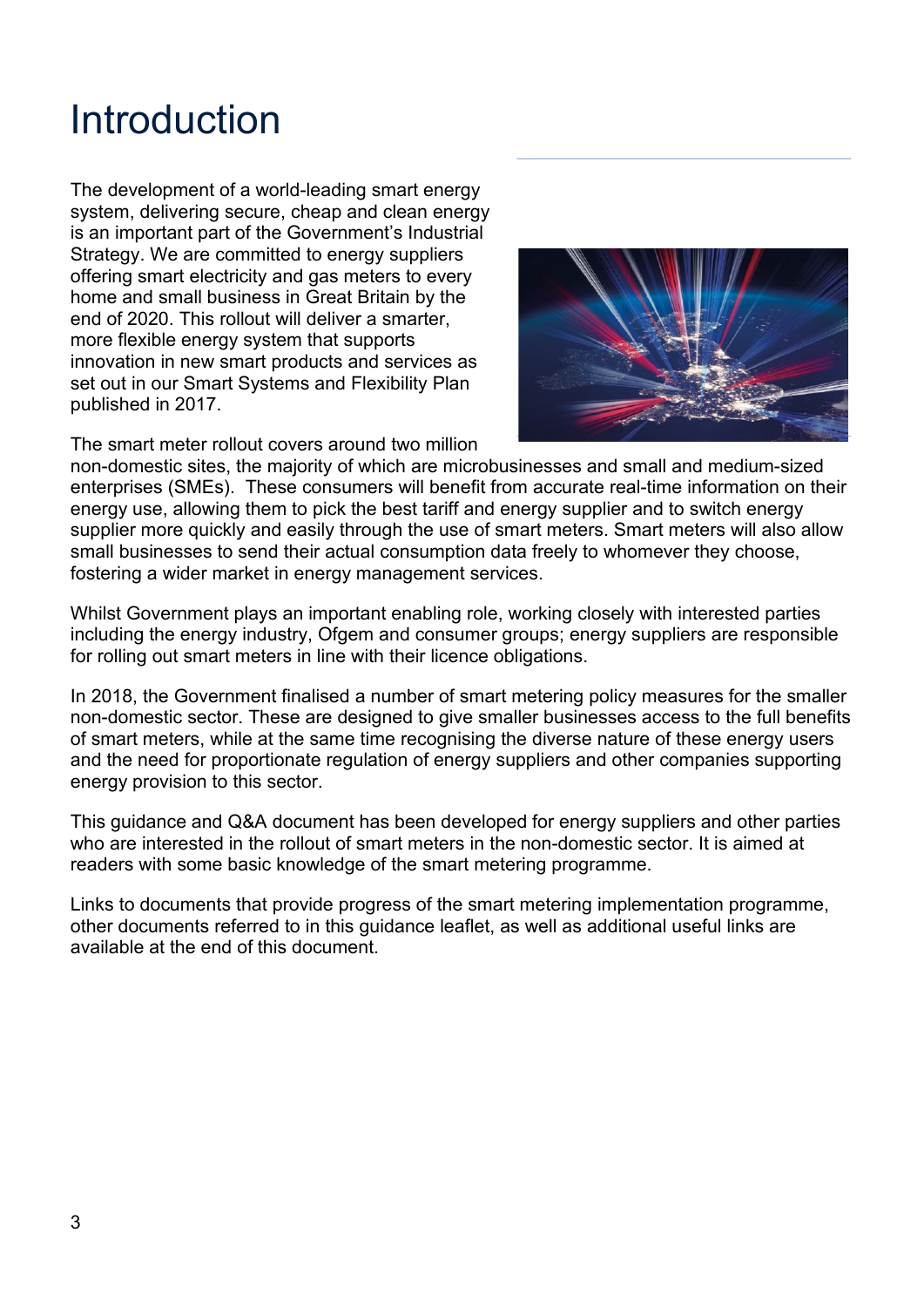#### **The key information about the non-domestic smart metering rollout:**

- Energy suppliers are required to take all reasonable steps to install smart meters at smaller non-domestic premises before the end of 2020, subject to exceptions.
- Most energy suppliers to non-domestic premises were required to become DCC Users by 31 August 2018 (the "DCC User mandate").
- Energy suppliers to larger non-domestic consumers, with only advanced meters, are exempt from the DCC User mandate.
- Energy suppliers are allowed to offer non micro business energy consumers a choice between an advanced meter and a smart meter.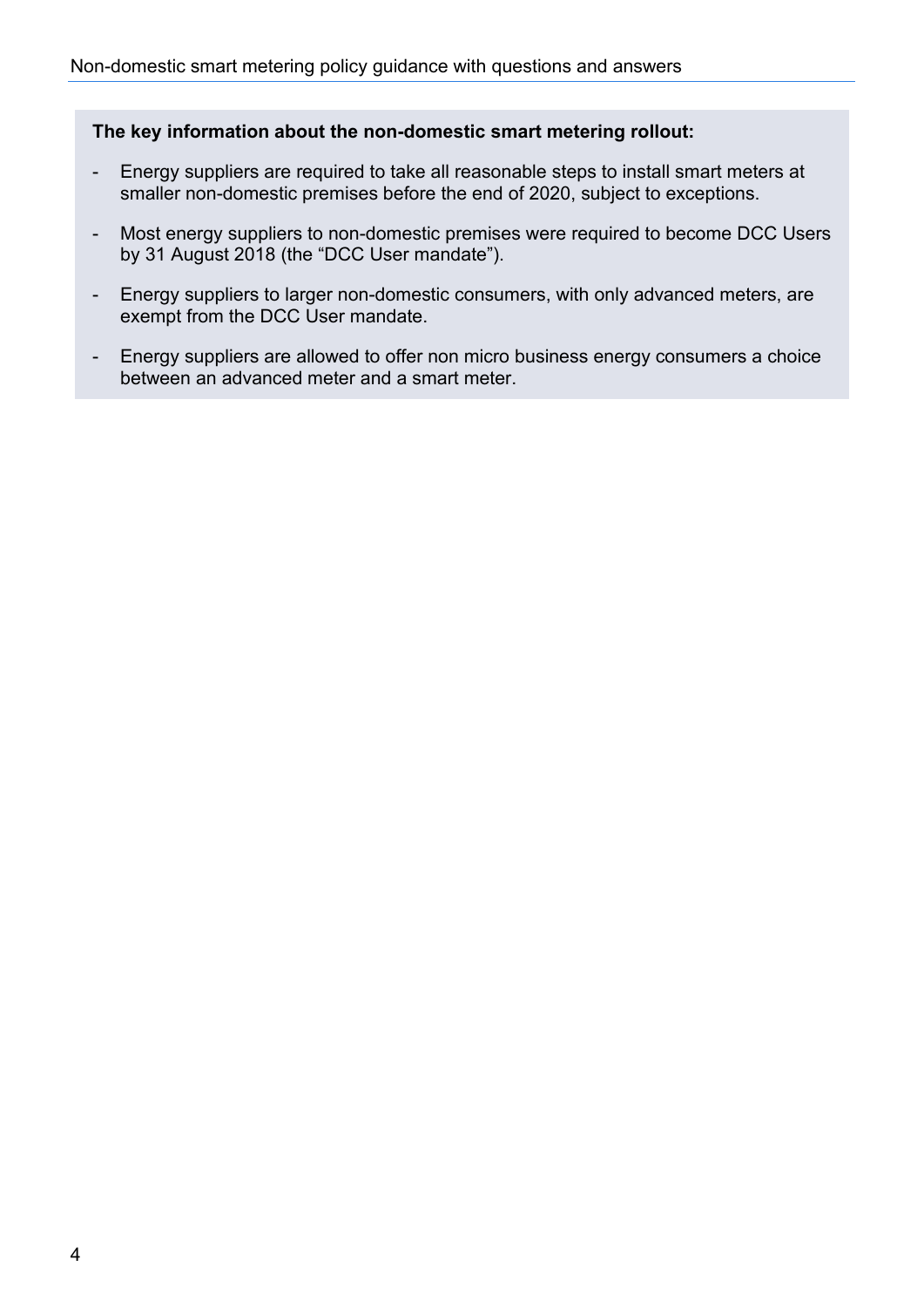## Smart metering systems

#### **1. What are smart meters?**

Smart meters are the next generation of gas and electricity meters. They offer a range of intelligent functions and provide consumers with more accurate information, bringing an end to estimated billing.

#### **2. What types of meters are being rolled out to smaller non-domestic premises?**

Smart meters must comply with the Smart Metering Equipment Technical Specification (SMETS). There are two versions of this. Meters that comply with the first version are known as SMETS1 meters. These meters provide the same benefits as the second version of smart meters, known as SMETS2 meters, in terms of accurate bills and near real-time energy consumption information. However, in addition, SMETS2 meters operate using the services provided by the Data and Communications Company ("DCC"), allowing smaller businesses to switch energy suppliers readily and easily without losing their smart metering service. Our long standing policy is for all significant populations of SMETS1 meters to be operated via the DCC. The DCC is currently building and testing this service..

Advanced meters are also being rolled out in the non-domestic sector. These meters are able to provide half-hourly electricity and hourly gas data that can be remotely accessed by an energy supplier and to which the consumer can have timely access.

#### **3. Which premises are in scope of the non-domestic smart metering mandate?**

The smart metering mandate uses a site-based definition to identify the sites which are in scope of the non-domestic rollout. Energy supply licence conditions require energy suppliers to install smart meters (or in some circumstances, advanced meters) at gas sites where the annual consumption is no more than 732 MWh per year and all electricity sites in profile classes 1-4 (the majority of non-domestic electricity consumers are in profile classes 3 and 4).

## Energy suppliers' roll-out obligations

#### **4. What is the roll-out duty?**

This is the requirement on energy suppliers to take all reasonable steps to install a smart meter at all domestic and non-domestic premises in scope of the mandate on or before 31 December 2020, subject to certain exceptions.

#### **5. What is the New and Replacement Obligation?**

The New and Replacement Obligation (NRO) requires energy suppliers to take all reasonable steps to install smart meters for all new connections and replacement meters at domestic and non-domestic premises. The NRO is subject to exemptions that mirror the smart meter roll-out duty exceptions. It came into effect on 30 June 2019.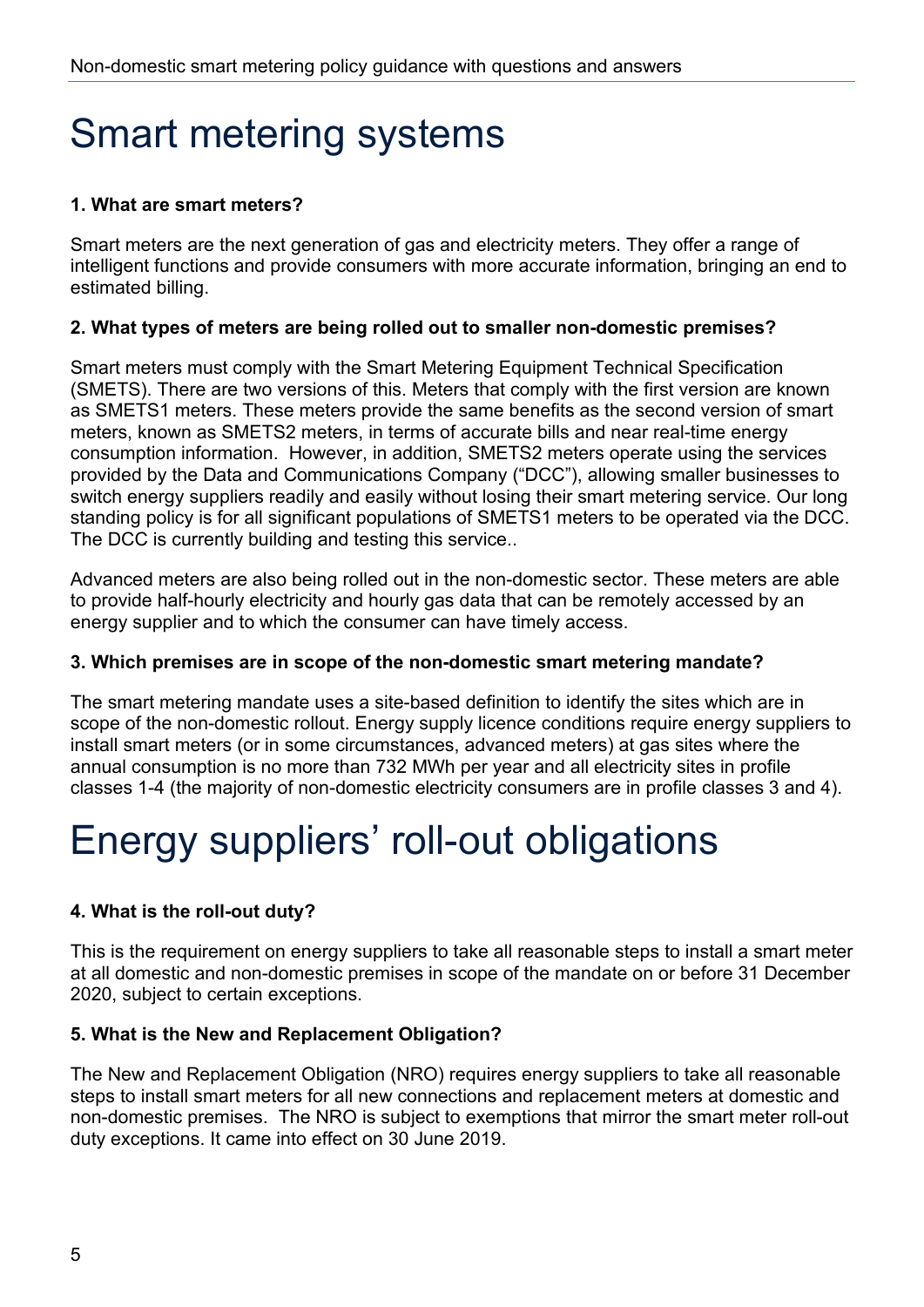#### **6. What are the exceptions to the smart meter roll-out duty?**

- **Existing advanced meters**  Advanced meters installed at any non-domestic premises before 5 December 2018 count towards a supplier's rollout obligation for as long as that meter remains in place and in operation.
- **Existing advanced meter contracts**  Advanced meters installed at any non-domestic premises under a contract made before 6 April 2016 count towards a supplier's rollout obligation provided that the advanced meter is installed before the end of 2020.
- **Technical exceptions** Premises with Current Transformer (CT) meters and large gas meters are exempt from the roll-out duty where advanced metering versions are installed.
- **Energy suppliers can offer SME and larger non-domestic consumers** a choice between an advanced meter and a smart meter. If the consumer chooses an advanced meter this will still count towards an energy supplier's roll out target.

#### **7. Further details on the consumer choice policy**

Energy suppliers are allowed to offer any non-domestic consumer that is not a microbusiness energy consumer (as defined in the energy supply licence conditions) a choice between an advanced meter and a smart meter for their sites in scope of the rollout. When making this offer an energy supplier must provide the consumer with relevant information to enable them to make a fully informed decision.

### Operating SMETS2 meters

#### **8. What is the Data and Communications Company (DCC)?**

The DCC holds the licence for the provision of data and communication services between smart meters and energy suppliers, network operators and other energy service providers. It ensures consumers can reliably maintain their smart service when they switch energy suppliers. All SMETS2 meters installed at domestic and non-domestic sites must be operated via the DCC.

#### **9. Do energy suppliers have to use the DCC to operate SMETS2 meters at non-domestic premises?**

Yes. The Government decided in August 2017 that all energy suppliers to non-domestic premises should use the DCC for the operation of SMETS2 meters. This decision was taken to ensure that non-domestic consumers with smart meters had access to fully interoperable smart meters and the benefits that this brings.

#### **10. What is a DCC User?**

A DCC User is an organisation that has completed all entry requirements and is able to communicate with DCC smart metering devices. As a minimum standard, a DCC User must accede to the Smart Energy Code (SEC) and have passed User Entry Process Testing (UEPT). For further details see the Smart Energy Code Administration and Secretariat (SECAS) website at the end of this document.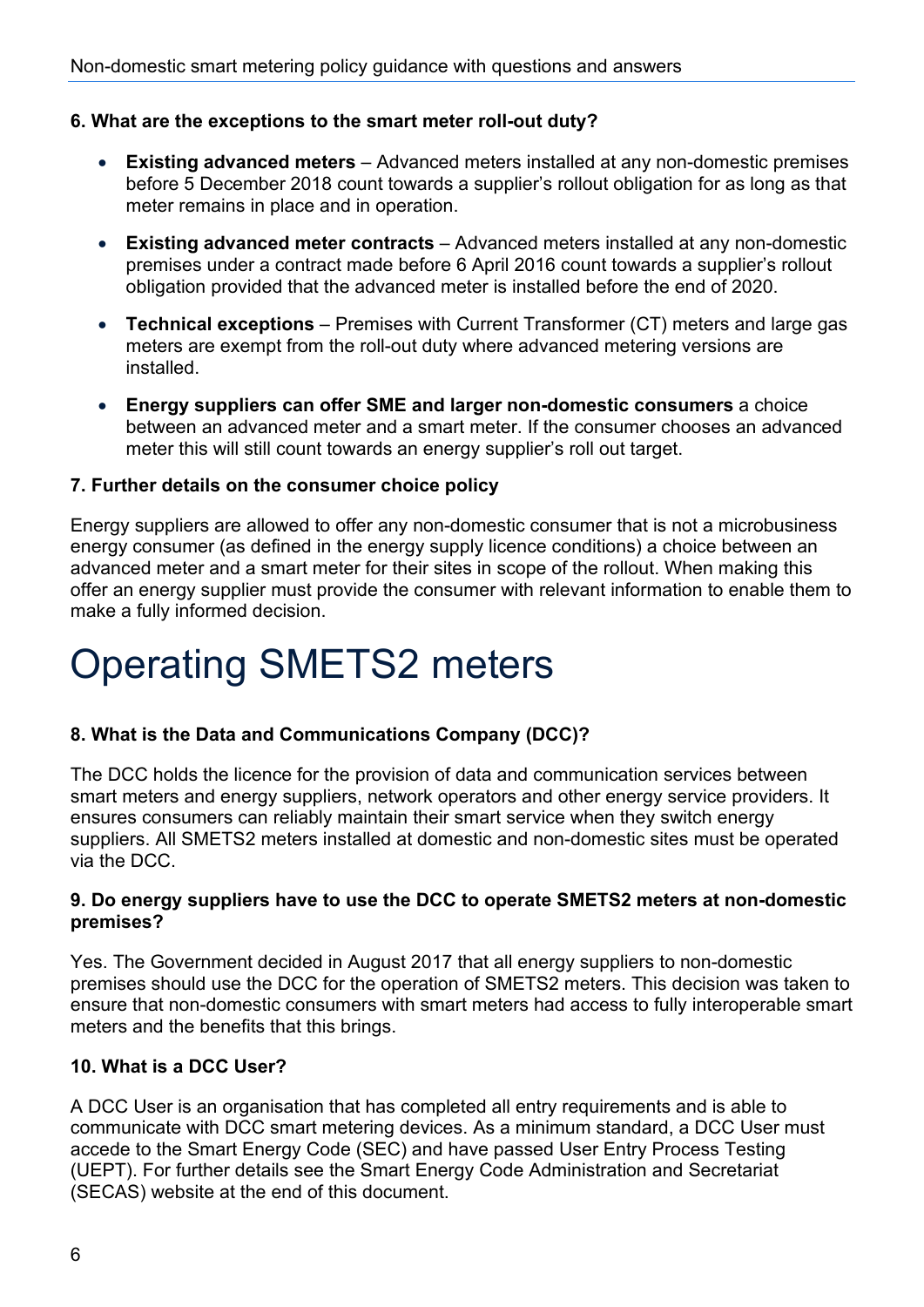#### **11. What is the DCC User mandate?**

The DCC User mandate placed an obligation on most non domestic energy suppliers to become a DCC User by 31 August 2018 in accordance with the supply licence conditions.

#### **12. What is the DCC Enrolment mandate?**

The DCC Enrolment mandate requires energy suppliers to commission installed SMETS2 meters with the DCC system. The non-domestic Enrolment mandate will take effect from the date the energy supplier becomes a DCC User.

#### **13. Which non-domestic energy suppliers are exempt from becoming DCC Users by 31 August 2018?**

The DCC User mandate will not apply to energy suppliers who specialise in supplying larger businesses with mostly high-energy consuming sites, and that do not have SMETS2 meters within their portfolio.

To qualify for the exemption, an energy supplier must only supply advanced meters at the designated sites covered by the smart metering mandate.

#### **14. What about if (having been exempt from becoming a DCC User), an energy supplier wants to operate or install smart meters in non-domestic premises?**

Exempted energy suppliers must become DCC Users prior to installing or operating a SMETS2 meter. This will give specialist, small energy suppliers the flexibility to decide when to become a DCC User based on the needs and preferences of their larger energy consumer portfolio.

### Consumer engagement

#### **15. What are the obligations on energy suppliers to provide consumers with access to their consumption data?**

Energy suppliers are required, under energy supply licence conditions, to ensure that consumers have timely access to their half-hourly electricity data and hourly gas consumption data on request. This requirement applies to consumers with either an advanced or a smart meter.

#### **16. Will energy suppliers charge small business consumers to access their consumption data?**

Energy suppliers can charge for access to data. However, we expect that many energy suppliers will offer consumers free access to their data.

#### **17. Does an energy supplier have to offer an In Home Display (IHD) device to a nondomestic consumer?**

No. The smart meter roll-out is reaching a diverse range of non-domestic premises, from small individual microbusinesses through to smaller sites of large multi-site organisations. These consumers will wish to access different levels of data, and to access it in different ways. However, some energy suppliers are choosing to provide IHDs as part of their supply offer.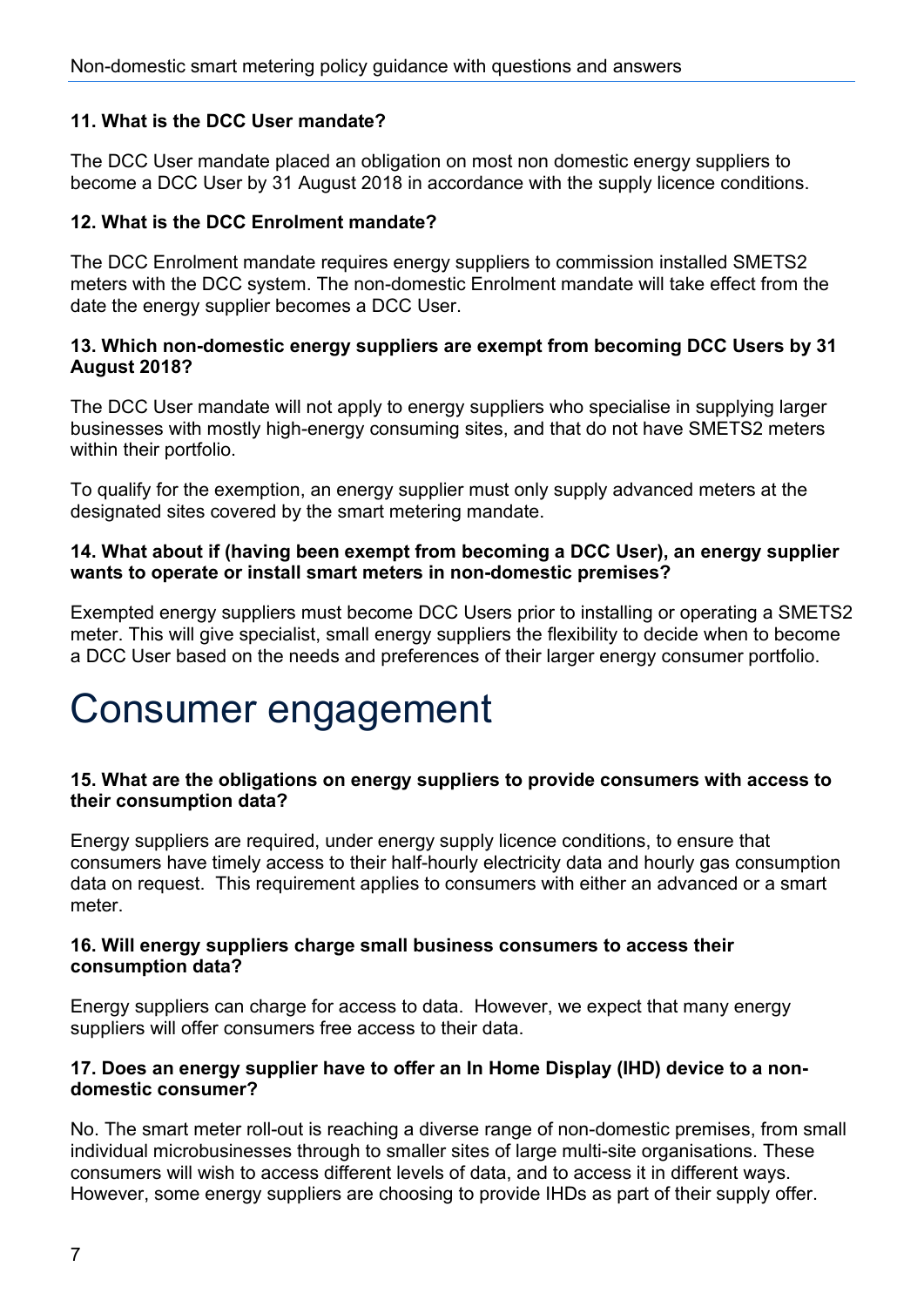#### **18. Can an energy supplier charge for the installation of a smart meter at small business premises?**

In theory, energy suppliers may apply charges when a smart meter is installed but, in practice, the costs are likely to be recovered over time – usually over the life of the meter. Microbusiness consumers must be told in advance if any charges are incurred as part of the smart meter installation.

#### **19. What are the obligations on energy suppliers under SMICoP?**

A code of practice, known as the [Smart Meter Installation Code of Practice,](http://www.smicop.co.uk/) [SMICoP,](http://www.smicop.co.uk/SitePages/Home.aspx) specifies minimum standards for energy suppliers to follow in relation to the installation of smart meters in domestic and microbusiness premises. Amongst other provisions, the code ensures that:

- Energy suppliers must offer energy efficiency advice to microbusinesses either before during or after installation visit.
- Sales are conducted in a fair, transparent, appropriate and professional manner.
- No high pressure tactics are used.

#### **20. What is Smart Energy GB?**

Smart Energy GB is the national campaign for the smart meter rollout whose task it is to help everyone in Great Britain understand smart meters. In July 2019 Smart Energy GB's remit was amended to give them a specific duty to target awareness raising activities at microbusinesses. This activity is likely to begin in 2020.

### Non-domestic Energy Management

#### **21. What innovation funding is available for non-domestic energy management?**

The Government has committed up to £8.8 million to develop innovative approaches to energy management using smart meter data, tailored to the needs of smaller non-domestic sites. The Non-Domestic Smart Energy Management Innovation Competition aims to drive innovation in the energy services market in three priority non-domestic sectors: hospitality, retail and schools. The competition will help non-domestic organisations in these segments to achieve earlier and greater levels of energy management activity. It will develop and strengthen the market in energy management products and services for smaller business and public-sector sites. More information, and all the competition outputs, are available at [https://www.gov.uk/government/publications/non-domestic-smart-energy-management](https://www.gov.uk/government/publications/non-domestic-smart-energy-management-innovation-competition)[innovation-competition.](https://www.gov.uk/government/publications/non-domestic-smart-energy-management-innovation-competition)

#### **22. What non-domestic research have you published?**

In November 2017 we published a programme of non-domestic research to understand how smaller non-domestic premises manage energy use and what can be done to help them make the best use of smart meter data. Amongst other things, the research showed that smart meter data has the potential to prompt organisations into taking action provided they know how to interpret it within the context of their own operations and a cost effective solution is available. The research reports are available at https://www.gov.uk/government/publications/smartmetering-in-non-domestic-premises-early-research-findings.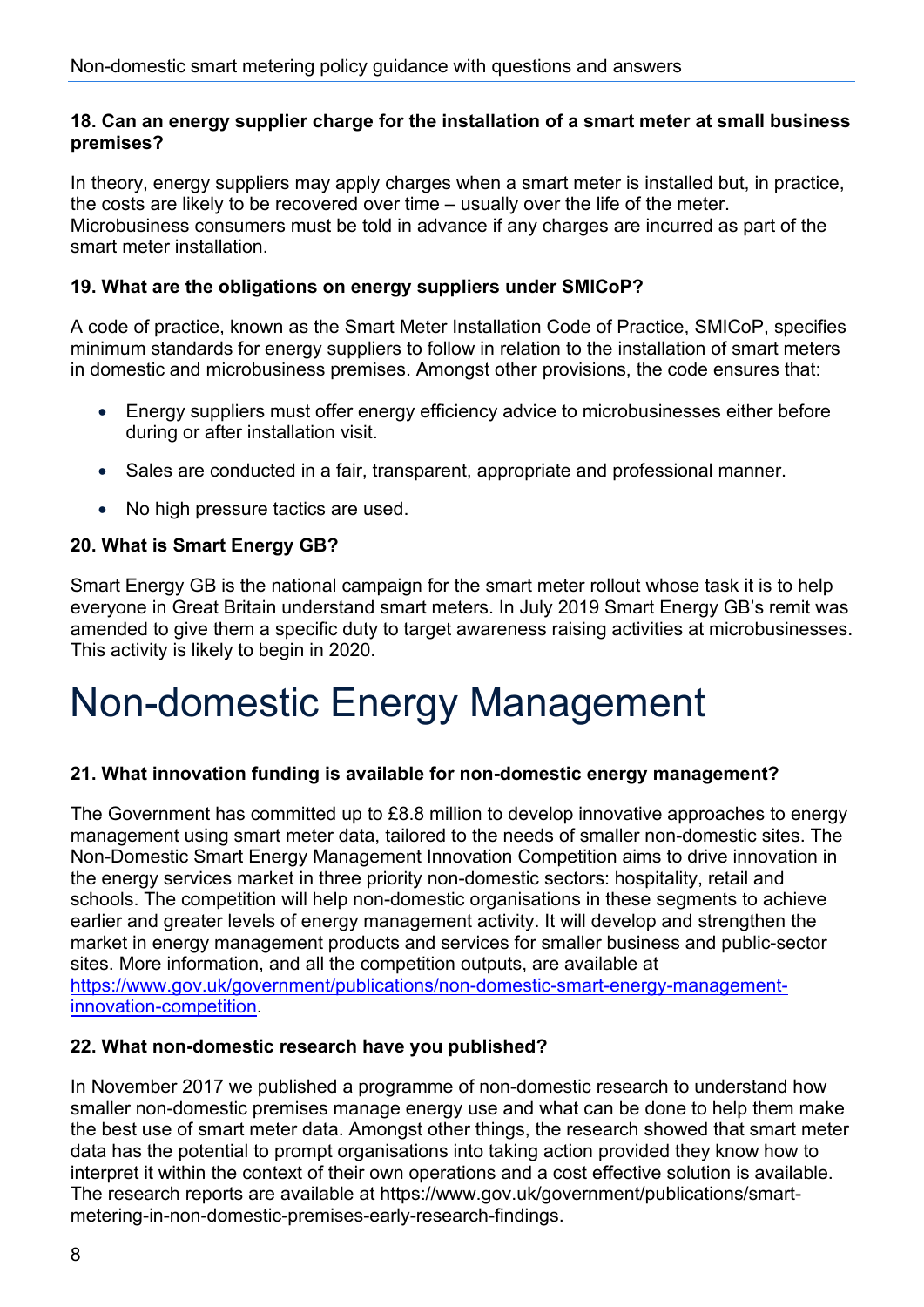### Where can I find out more?

Smart Meters: background information and progress <https://www.gov.uk/guidance/smart-meters-how-they-work>

Government's Smart Energy and Flexibility Plan [https://www.gov.uk/government/publications/upgrading-our-energy-system-smart-systems](https://www.gov.uk/government/publications/upgrading-our-energy-system-smart-systems-and-flexibility-plan)[and-flexibility-plan](https://www.gov.uk/government/publications/upgrading-our-energy-system-smart-systems-and-flexibility-plan) 

Government's Industrial Strategy <https://www.gov.uk/government/topical-events/the-uks-industrial-strategy>

Clean Growth Strategy <https://www.gov.uk/government/publications/clean-growth-strategy>

The Competition and Market's Authority (CMA) report [https://assets.publishing.service.gov.uk/media/5773de34e5274a0da3000113/final-report](https://assets.publishing.service.gov.uk/media/5773de34e5274a0da3000113/final-report-energy-market-investigation.pdf)[energy-market-investigation.pdf](https://assets.publishing.service.gov.uk/media/5773de34e5274a0da3000113/final-report-energy-market-investigation.pdf) 

Government response to the August 2017 consultation [https://www.gov.uk/government/consultations/non-domestic-smart-metering-policy-proposals](https://www.gov.uk/government/consultations/non-domestic-smart-metering-policy-proposals-and-draft-legal-text)[and-draft-legal-text](https://www.gov.uk/government/consultations/non-domestic-smart-metering-policy-proposals-and-draft-legal-text) 

Government response to the April 2016 further consultation on the DCC opt-out, in which it sets out is decision to remove the DCC opt-out https://www.gov.uk/government/uploads/system/uploads/attachment\_data/file/641254/FINAL non dom dcc\_opt\_out\_government\_response\_to\_the\_April\_2016\_further\_consultation.pdf

Government Response to the July 2018 consultation on the SMETS1 End Date and Advanced Meter Exception end date: [https://smartenergycodecompany.co.uk/latest-news/beis-response](https://smartenergycodecompany.co.uk/latest-news/beis-response-to-consultation-on-smets1-end-date/)[to-consultation-on-smets1-end-date/](https://smartenergycodecompany.co.uk/latest-news/beis-response-to-consultation-on-smets1-end-date/) 

Government response to the January 2019 consultation on extending Smart Energy GB's nondomestic remit [https://www.gov.uk/government/consultations/smart-metering-implementation-programme](https://www.gov.uk/government/consultations/smart-metering-implementation-programme-realising-non-domestic-benefits)[realising-non-domestic-benefits](https://www.gov.uk/government/consultations/smart-metering-implementation-programme-realising-non-domestic-benefits)

Government response to the January 2019 consultation on the New and Replacement Obligation activation date

[https://smartenergycodecompany.co.uk/latest-news/government-response-to-january-2019](https://smartenergycodecompany.co.uk/latest-news/government-response-to-january-2019-consultation-on-the-new-and-replacement-obligation-nro-activation-date/) [consultation-on-the-new-and-replacement-obligation-nro-activation-date/](https://smartenergycodecompany.co.uk/latest-news/government-response-to-january-2019-consultation-on-the-new-and-replacement-obligation-nro-activation-date/) 

BEIS Non-domestic Smart Energy Management Innovation Competition [https://www.gov.uk/government/publications/non-domestic-smart-energy-management](https://www.gov.uk/government/publications/non-domestic-smart-energy-management-innovation-competition)[innovation-competition](https://www.gov.uk/government/publications/non-domestic-smart-energy-management-innovation-competition) 

**SECAS** 

<https://www.gemserv.com/industry-initiatives/secas/>

Standard Supply Licence Conditions <https://www.ofgem.gov.uk/licences-industry-codes-and-standards/licences/licence-conditions>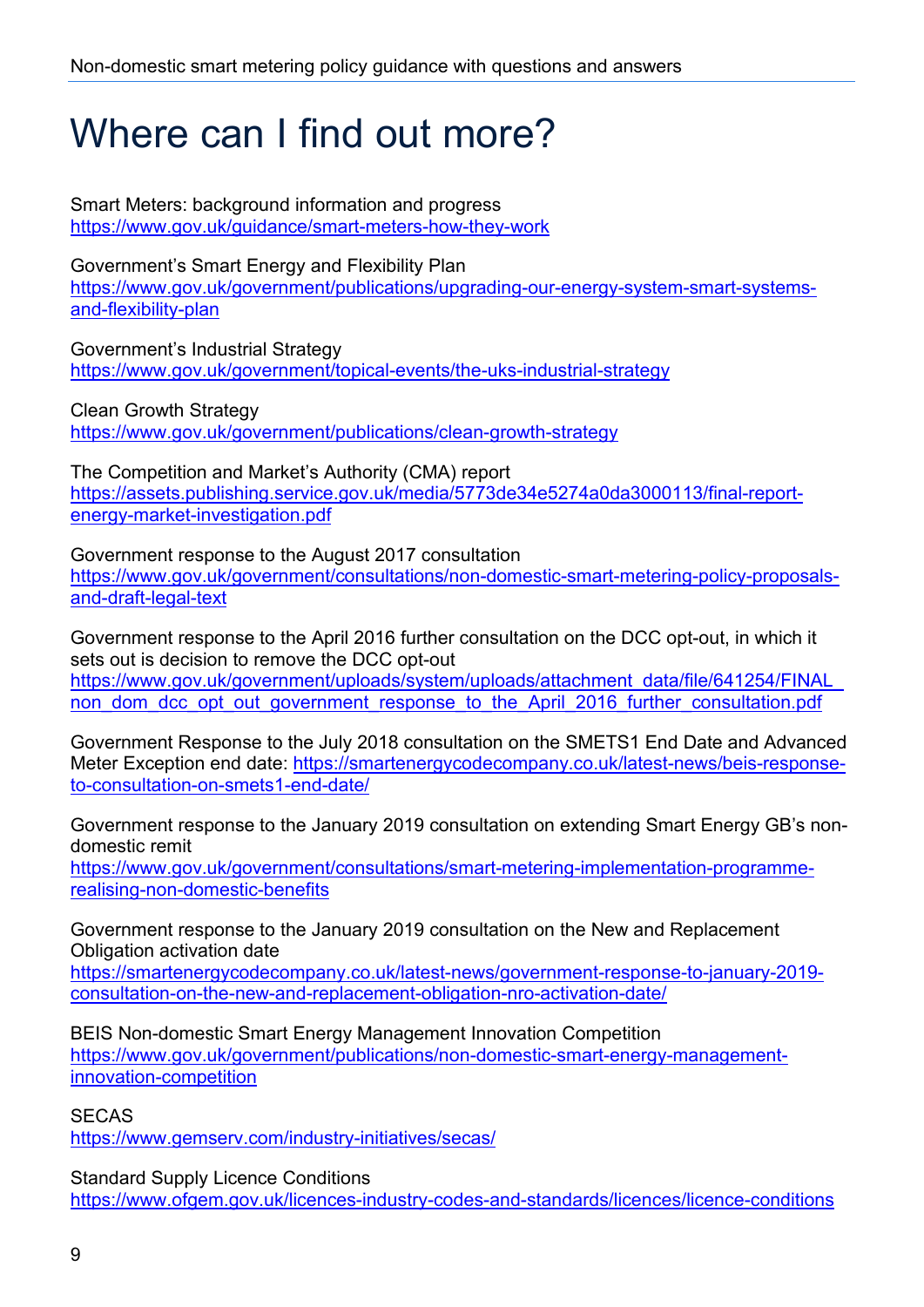Smart Energy GB <https://www.smartenergygb.org/>

Smart Meter Installation Code of Practice (SMICoP) <http://www.smicop.co.uk/SitePages/Home.aspx>